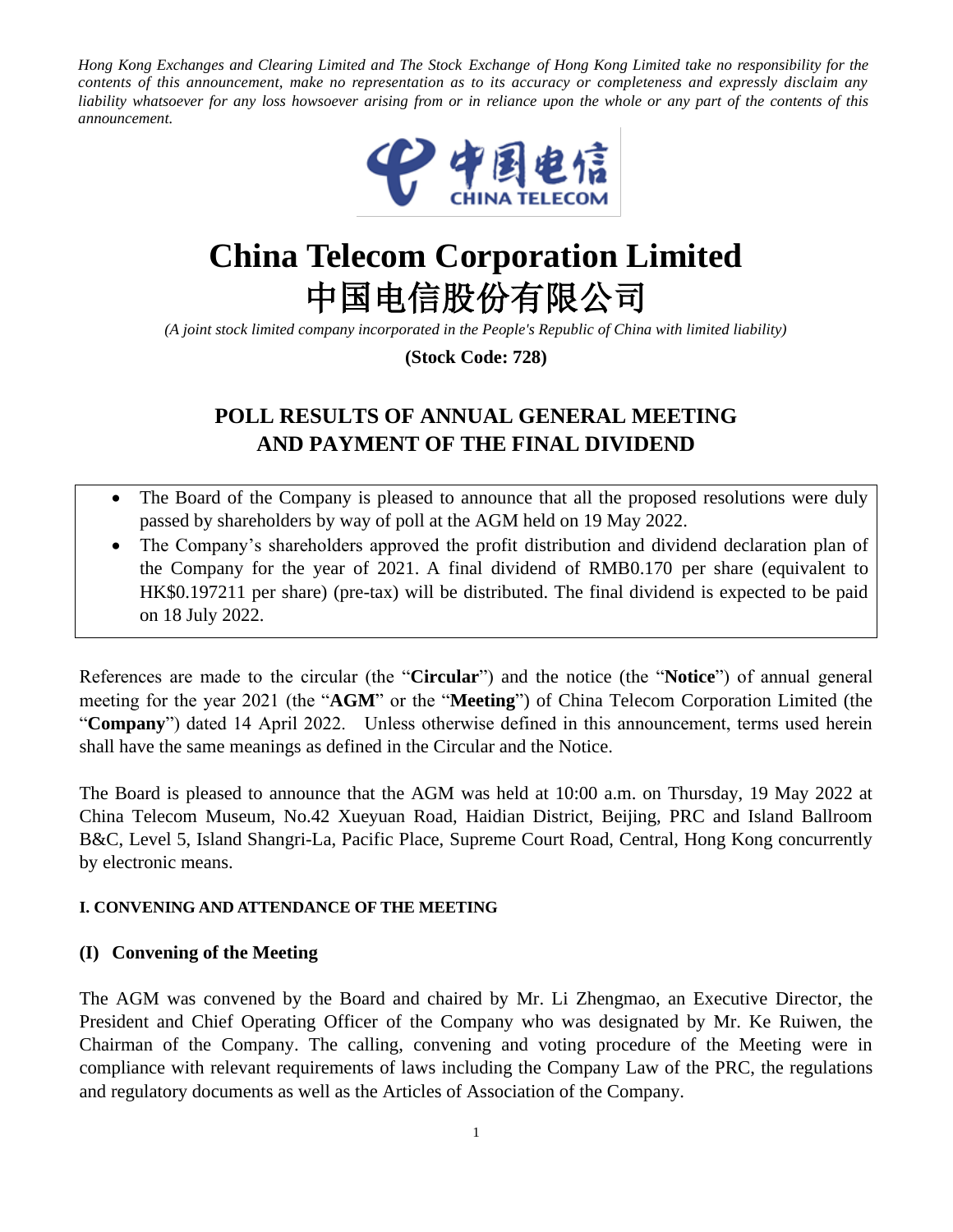The Meeting adopted the method combined on-site voting with internet voting. Internet voting was conducted through the trading system and the internet voting platform (website: http://vote.sseinfo.com) of the Shanghai Stock Exchange, and was participated by holders of A Shares of the Company.

#### **(II) Attendance of the Meeting**

The total number of issued shares of the Company as at the date of the AGM was 91,507,138,699 (including 77,629,728,699 A Shares and 13,877,410,000 H Shares), which was the total number of shares entitling the holders to attend and vote on the resolutions proposed at the AGM. There were no restrictions on any Shareholders casting votes on any of the proposed resolutions at the AGM. There were no shares entitling the Shareholders to attend and abstain from voting in favour of the resolutions proposed at the AGM as set out in Rule 13.40 of the Listing Rules. No Shareholder was required under the Listing Rules to abstain from voting on the resolutions proposed at the AGM. None of the Shareholders has stated his intention in the Circular to vote against or to abstain from voting on the resolutions proposed at the AGM.

A total of 401 Shareholders and proxies of Shareholders, holding an aggregate of 73,198,549,452 Shares of the Company with voting rights (including 69,631,300,122 A Shares and 3,567,249,330 H Shares), representing 79.992174% of the total number of shares of the Company with voting rights were present at the Meeting.

The Company has 10 Directors and 9 Directors attended the Meeting. Mr. Ke Ruiwen, an Executive Director, the Chairman and Chief Executive Officer of the Company was unable to attend the Meeting due to other business arrangements. The Company has 5 Supervisors and 4 Supervisors attended the Meeting. Madam Wang Yibing, a Supervisor of the Company, was unable to attend the Meeting due to other business arrangements. Mr. Ke Ruiwen, the Chairman of the Company who performs the duties of the secretary of the Board was unable to attend the Meeting due to other business arrangements.

#### **II. POLL RESULTS OF THE AGM**

The Shareholders and proxies of Shareholders present at the AGM considered and approved the following resolutions as stated in the Circular by on-site voting combined with internet voting. The poll results in respect of the proposed resolutions at the AGM were as follows:

#### **ORDINARY RESOLUTIONS**

1. THAT the financial reports of the Company for the year of 2021 audited by PricewaterhouseCoopers Zhong Tian LLP and PricewaterhouseCoopers be considered and approved.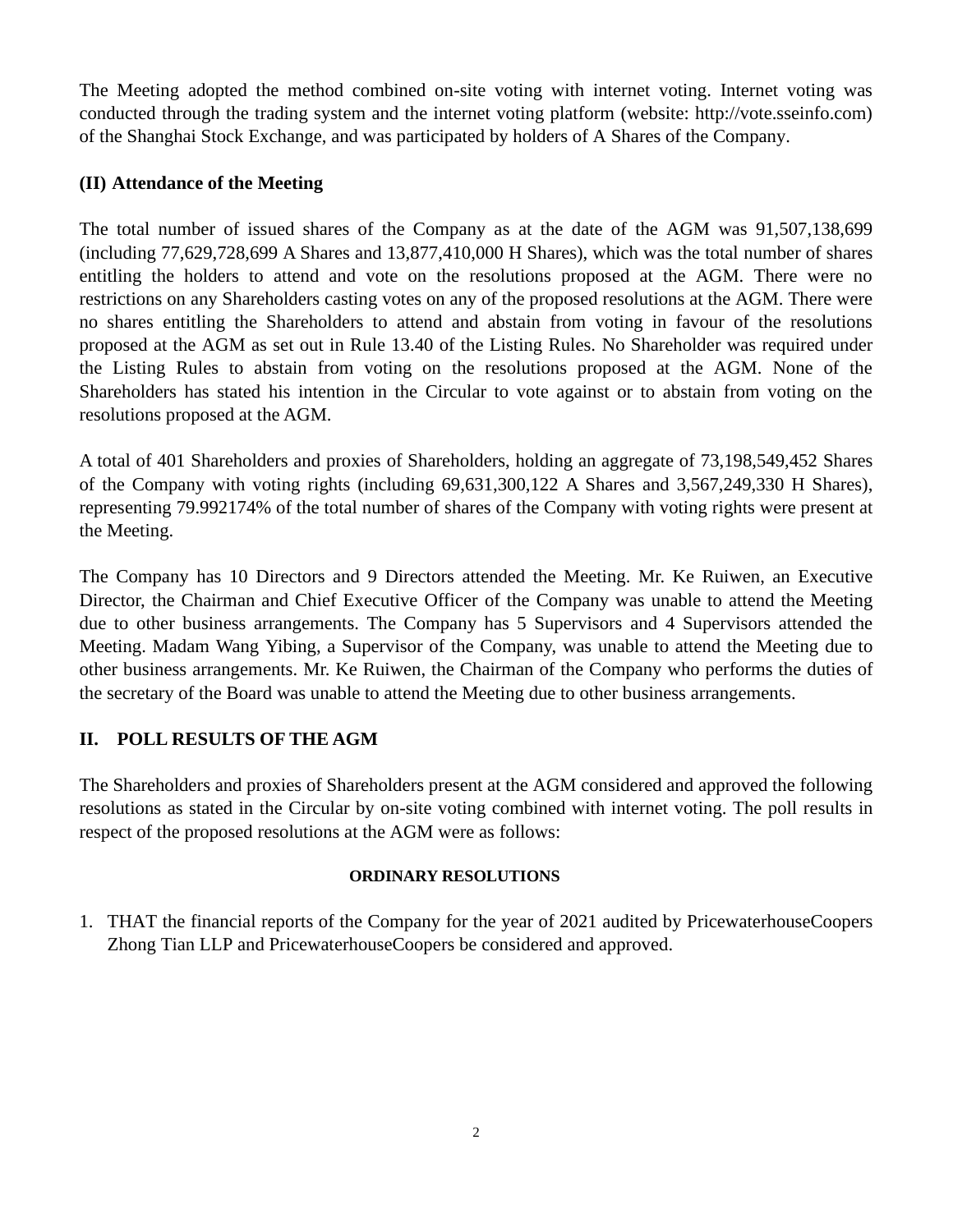|                          | <b>FOR</b>     |                   | <b>AGAINST</b> | <b>ABSTAIN</b>    |              |                   |
|--------------------------|----------------|-------------------|----------------|-------------------|--------------|-------------------|
| <b>TYPE OF SHARES</b>    | <b>Votes</b>   | <b>Proportion</b> | <b>Votes</b>   | <b>Proportion</b> | <b>Votes</b> | <b>Proportion</b> |
|                          |                | $(\%)$            |                | $(\%)$            |              | $(\%)$            |
| A Shares                 | 69,618,399,521 | 99.981473         | 12,533,601     | 0.018000          | 367.000      | 0.000527          |
| H Shares                 | 3,495,929,280  | 98.000699         | 2,050          | 0.000058          | 71,318,000   | 999243            |
| Ordinary shares in total | 73,114,328,801 | 99.884942         | 12,535,651     | 0.017126          | 71,685,000   | 0.097932          |

As more than  $1/2$  of the votes were cast in favour of this resolution, the resolution was duly passed as an ordinary resolution.

2. THAT the Annual Reports for the year of 2021 be considered and approved.

|                          | <b>FOR</b>     |                   | <b>AGAINST</b> | <b>ABSTAIN</b>    |              |                   |
|--------------------------|----------------|-------------------|----------------|-------------------|--------------|-------------------|
| <b>TYPE OF SHARES</b>    | <b>Votes</b>   | <b>Proportion</b> | <b>Votes</b>   | <b>Proportion</b> | <b>Votes</b> | <b>Proportion</b> |
|                          |                | $(\%)$            |                | $(\%)$            |              | $(\%)$            |
| A Shares                 | 69,618,475,021 | 99.981581         | 12,673,801     | 0.018202          | 151,300      | 0.000217          |
| H Shares                 | 3,495,929,280  | 98.000699         | 2,050          | 0.000058          | 71,318,000   | 1.999243          |
| Ordinary shares in total | 73,114,404,301 | 99.885045         | 12,675,851     | 0.017317          | 71,469,300   | 0.097638          |

As more than 1/2 of the votes were cast in favour of this resolution, the resolution was duly passed as an ordinary resolution.

3. THAT the work report of the Board for the year of 2021 be considered and approved.

|                          | <b>FOR</b>     |                   | <b>AGAINST</b> | <b>ABSTAIN</b>    |              |                   |
|--------------------------|----------------|-------------------|----------------|-------------------|--------------|-------------------|
| <b>TYPE OF SHARES</b>    | <b>Votes</b>   | <b>Proportion</b> | <b>Votes</b>   | <b>Proportion</b> | <b>Votes</b> | <b>Proportion</b> |
|                          |                | $(\%)$            |                | $(\%)$            |              | (%)               |
| A Shares                 | 69,618,187,921 | 99.981169         | 12,966,801     | 0.018622          | 145,400      | 0.000209          |
| H Shares                 | 3,495,929,280  | 98.000699         | 4,050          | 0.000114          | 71,316,000   | 1.999187          |
| Ordinary shares in total | 73,114,117,201 | 99.884653         | 12,970,851     | 0.017720          | 71,461,400   | 0.097627          |

As more than 1/2 of the votes were cast in favour of this resolution, the resolution was duly passed as an ordinary resolution.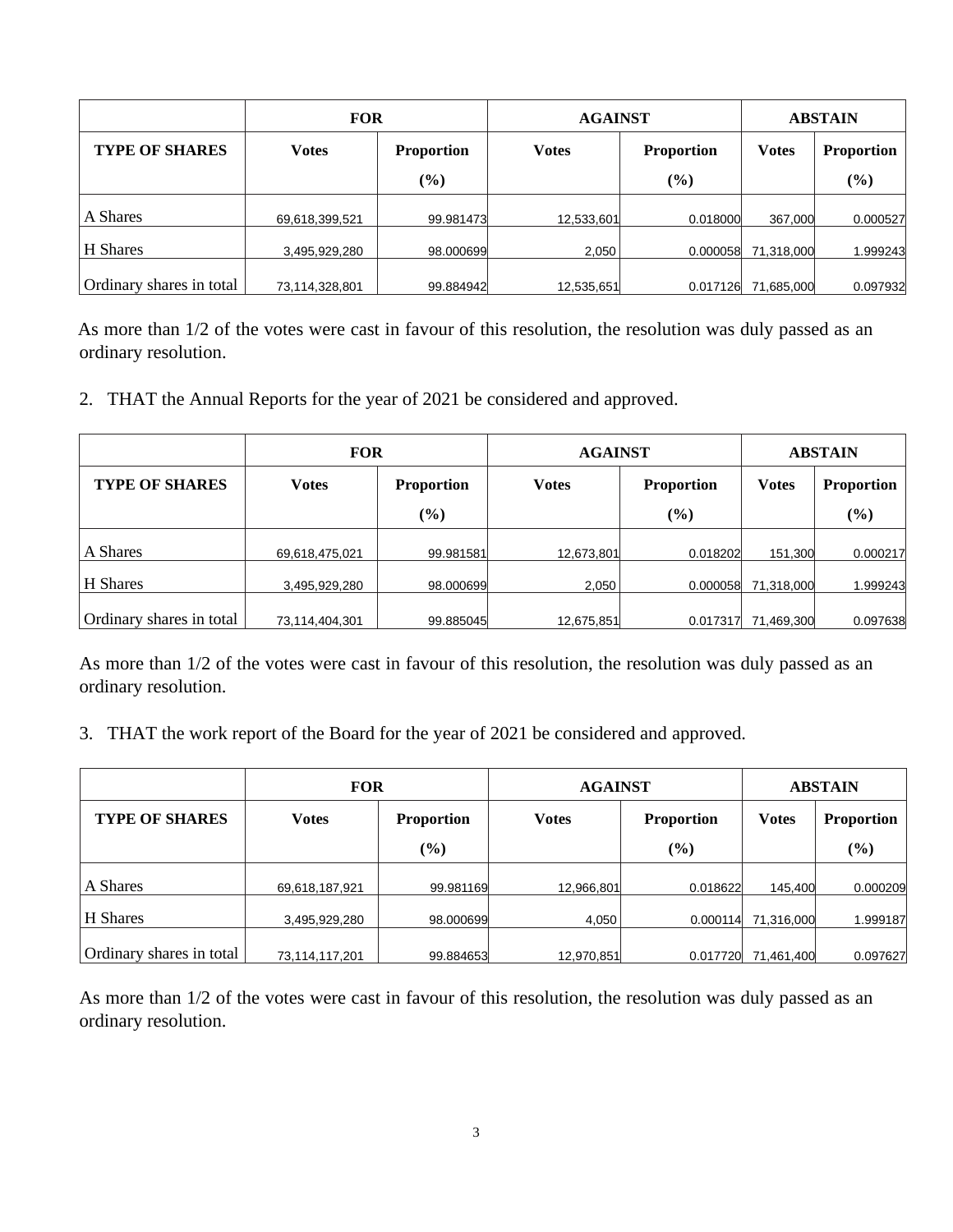4. THAT the work report of the Supervisory Committee for the year of 2021 be considered and approved.

|                          | <b>FOR</b>     |                   | <b>AGAINST</b> | <b>ABSTAIN</b>    |              |                   |
|--------------------------|----------------|-------------------|----------------|-------------------|--------------|-------------------|
| <b>TYPE OF SHARES</b>    | Votes          | <b>Proportion</b> | <b>Votes</b>   | <b>Proportion</b> | <b>Votes</b> | <b>Proportion</b> |
|                          |                | (%)               |                | $(\%)$            |              | $(\%)$            |
| A Shares                 | 69,618,071,021 | 99.981001         | 12,954,601     | 0.018605          | 274,500      | 0.000394          |
| H Shares                 | 3,495,929,280  | 98.000699         | 2,050          | 0.000058          | 71,318,000   | .999243           |
| Ordinary shares in total | 73,114,000,301 | 99.884493         | 12,956,651     | 0.017701          | 71,592,500   | 0.097806          |

As more than 1/2 of the votes were cast in favour of this resolution, the resolution was duly passed as an ordinary resolution.

5. THAT the profit distribution and dividend declaration plan of the Company for the year of 2021 be considered and approved.

|                          | <b>FOR</b>     |                   | <b>AGAINST</b> | <b>ABSTAIN</b>    |              |                   |
|--------------------------|----------------|-------------------|----------------|-------------------|--------------|-------------------|
| <b>TYPE OF SHARES</b>    | <b>Votes</b>   | <b>Proportion</b> | <b>Votes</b>   | <b>Proportion</b> | <b>Votes</b> | <b>Proportion</b> |
|                          |                | (%)               |                | $(\%)$            |              | $(\%)$            |
| A Shares                 | 69,620,211,521 | 99.984075         | 11,042,901     | 0.015859          | 45,700       | 0.000066          |
| H Shares                 | 3,495,929,280  | 98.000699         | 2,050          | 0.000058          | 71,318,000   | .999243           |
| Ordinary shares in total | 73,116,140,801 | 99.887418         | 11,044,951     | 0.015089          | 71,363,700   | 0.097493          |

As more than 1/2 of the votes were cast in favour of this resolution, the resolution was duly passed as an ordinary resolution.

6. THAT the authorisation to the Board to decide on the interim profit distribution plan of the Company for year 2022 be considered and approved.

|                          | <b>FOR</b>     |                   | <b>AGAINST</b> | <b>ABSTAIN</b>    |              |                   |
|--------------------------|----------------|-------------------|----------------|-------------------|--------------|-------------------|
| <b>TYPE OF SHARES</b>    | <b>Votes</b>   | <b>Proportion</b> | <b>Votes</b>   | <b>Proportion</b> | <b>Votes</b> | <b>Proportion</b> |
|                          |                | (%)               |                | $(\%)$            |              | $(\%)$            |
| A Shares                 | 69,619,902,421 | 99.983631         | 11,353,301     | 0.016305          | 44,400       | 0.000064          |
| H Shares                 | 3,495,929,280  | 98.000699         | 2,050          | 0.000058          | 71,318,000   | .999243           |
| Ordinary shares in total | 73,115,831,701 | 99.886995         | 11,355,351     | 0.015513          | 71,362,400   | 0.097492          |

As more than 1/2 of the votes were cast in favour of this resolution, the resolution was duly passed as an ordinary resolution.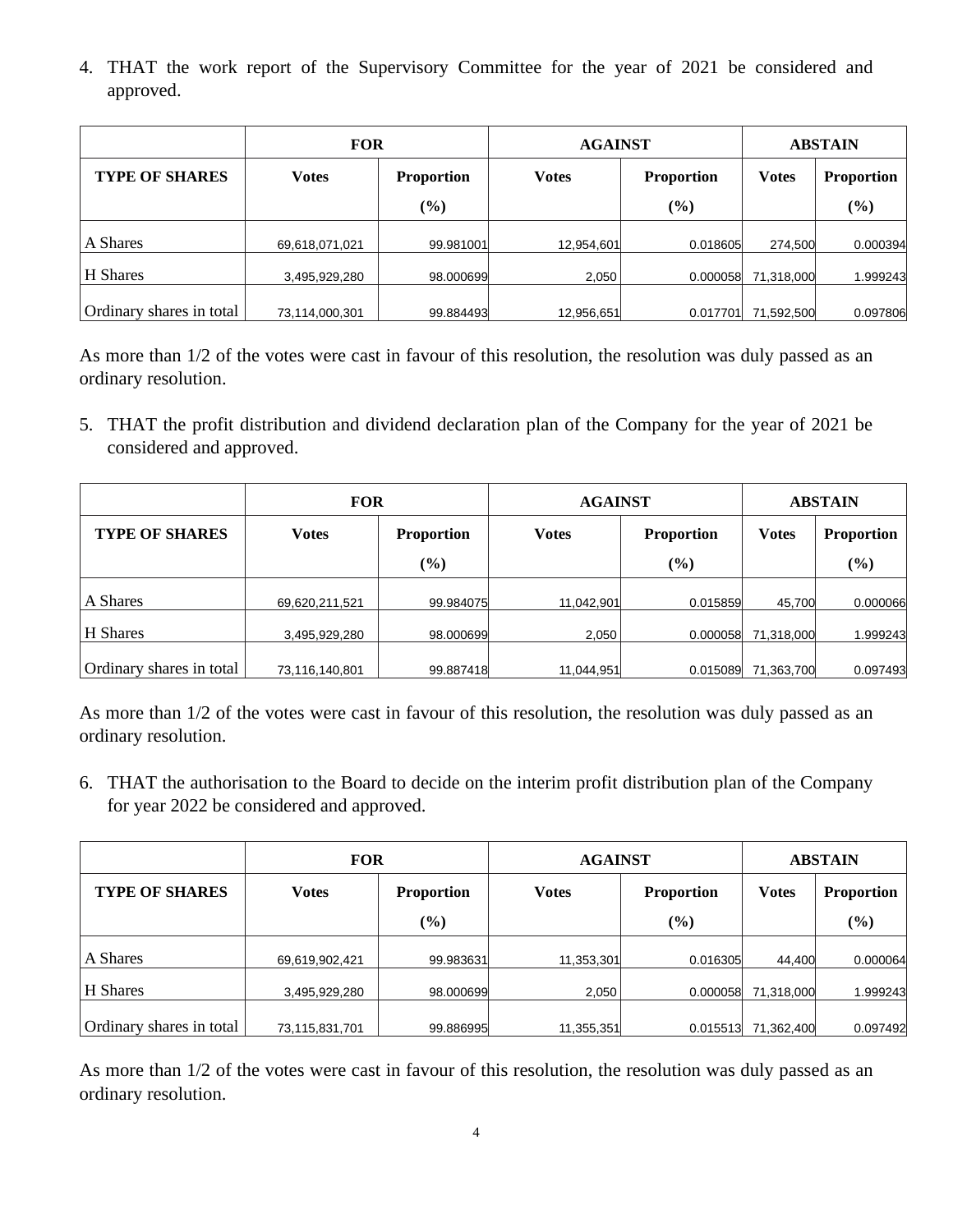7. THAT the re-appointment of PricewaterhouseCoopers and PricewaterhouseCoopers Zhong Tian LLP as the external auditors of the Company for the year ending 31 December 2022 and the authorisation to the Board to fix the remuneration of the auditors be considered and approved.

| <b>FOR</b>               |                |                   | <b>AGAINST</b> | <b>ABSTAIN</b>    |              |                   |
|--------------------------|----------------|-------------------|----------------|-------------------|--------------|-------------------|
| <b>TYPE OF SHARES</b>    | <b>Votes</b>   | <b>Proportion</b> | <b>Votes</b>   | <b>Proportion</b> | <b>Votes</b> | <b>Proportion</b> |
|                          |                | $(\%)$            |                | (%)               |              | (%)               |
| A Shares                 | 69,618,482,521 | 99.981592         | 12,447,801     | 0.017877          | 369,800      | 0.000531          |
| H Shares                 | 3,495,929,280  | 98.000699         | 2,050          | 0.000058          | 71,318,000   | 1.999243          |
| Ordinary shares in total | 73,114,411,801 | 99.885056         | 12,449,851     | 0.017008          | 71,687,800   | 0.097936          |

As more than 1/2 of the votes were cast in favour of this resolution, the resolution was duly passed as an ordinary resolution.

In compliance with the applicable Listing Rules, Computershare Hong Kong Investor Services Limited, registrar of the Company's H Shares, acted as the scrutineer for the vote-taking at the AGM.

## **III. WITNESS BY LAWYERS**

The AGM was witnessed by lawyers from Haiwen & Partners, the PRC legal adviser to the Company. According to the legal opinion issued by Haiwen & Partners, the calling and convening procedures of the AGM, the qualifications of the attendees and the voting process of the AGM are in compliance with the requirements of the relevant laws, regulations and the Articles of Association. The voting results of the AGM are lawful and valid.

## **IV. PAYMENT OF THE FINAL DIVIDEND**

The profit distribution and dividend declaration plan of the Company for the year of 2021 was approved at the AGM. A final dividend for the year ended 31 December 2021 in an aggregate amount of RMB15,568,915,025 will be distributed to all shareholders which represents 60% of the profit attributable to equity holders of the Company in the amount of RMB25,948,191,708 for the year ended 31 December 2021. Based on the total share capital registered on the record date for the dividend distribution, and based on the total number of issued share capital 91,507,138,699 shares of the Company as at the date of this announcement, a dividend of RMB0.170 per share (equivalent to HK\$0.197211 per share) (pre-tax) will be declared and paid. In case of any change in the total number of issued share capital of the Company before the record date for the implementation of the dividend distribution, the total distribution amount will remain unchanged and the distribution amount per share will be adjusted accordingly with specific adjustments to be announced separately.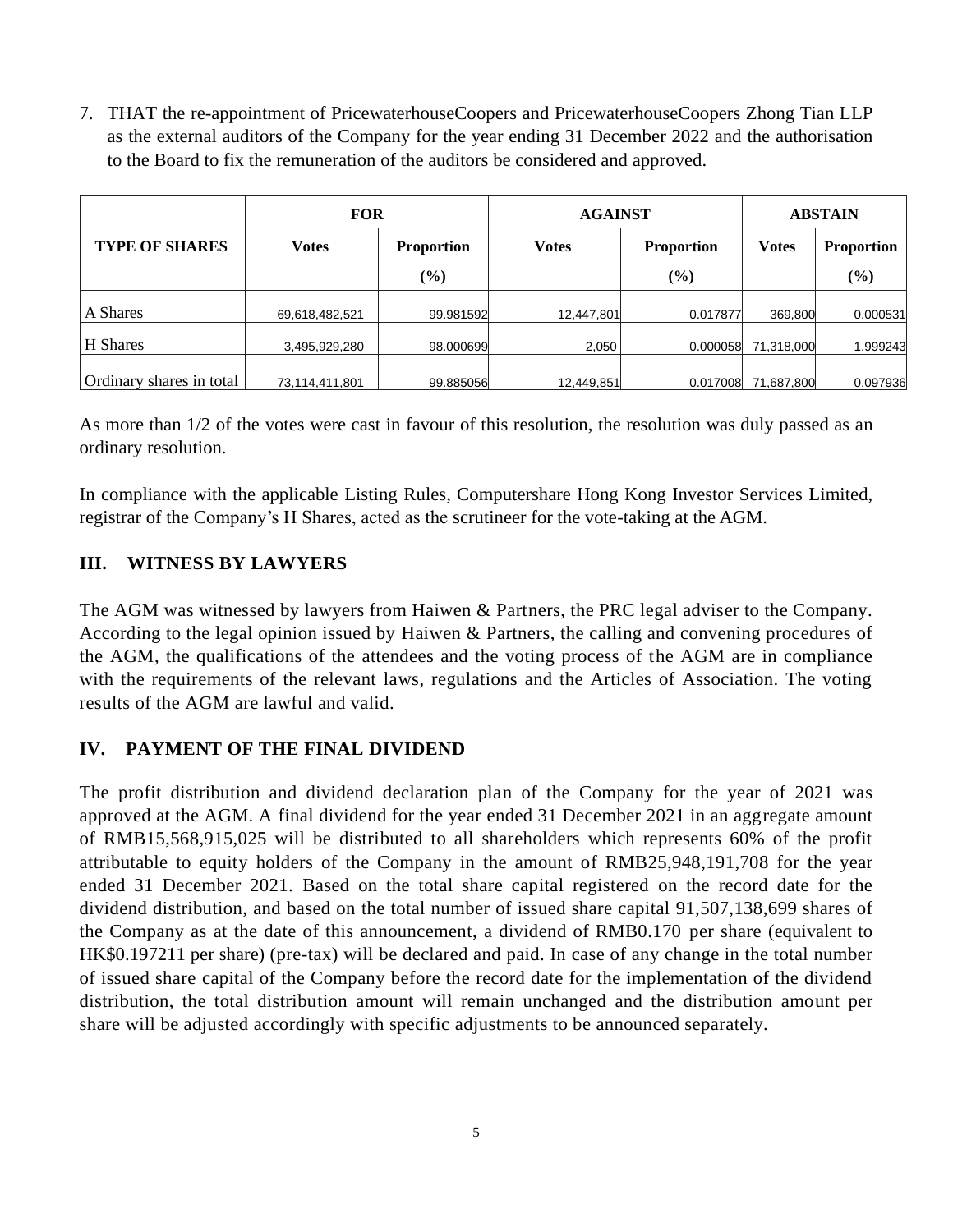The final dividend will be distributed to those shareholders whose names appear on the H Share Register of Members of the Company on Tuesday, 7 June 2022. The H Share Register of Members will be closed from Thursday, 2 June 2022 to Tuesday, 7 June 2022 (both days inclusive). In order to be entitled to the final dividend, holders of H Shares who have not registered the transfer documents are required to deposit the transfer documents together with the relevant share certificates at Computershare Hong Kong Investor Services Limited, at Shops 1712-1716, 17th Floor, Hopewell Centre, 183 Queen's Road East, Wanchai, Hong Kong at or before 4:30 p.m. on Wednesday, 1 June 2022. The Company will announce the specific arrangement for the payment of final dividend to holders of A Shares separately on the Shanghai Stock Exchange.

Dividends will be denominated and declared in Renminbi. Dividends for holders of A Shares and the investors of the Shanghai Stock Exchange and Shenzhen Stock Exchange (including enterprises and individuals) investing in the H Shares of the Company listed on the Stock Exchange (the "Southbound Trading Link") (the "Southbound Investors") will be paid in Renminbi, whereas dividends for H Share shareholders other than Southbound Investors will be paid in Hong Kong dollars. The relevant exchange rate will be the average median rate of Renminbi to Hong Kong dollars as announced by the People's Bank of China for the week prior to the date of declaration of dividends at the AGM (RMB0.862020 equivalent to HK\$1.00).

Pursuant to the "*Enterprise Income Tax Law of the People's Republic of China*", the "*Implementation Rules of the Enterprise Income Tax Law of the People's Republic of China*" and the "*Circular of the State Taxation Administration on Issues Relating to the Withholding of Enterprise Income Tax by PRC Resident Enterprises on Dividends Paid to Overseas Non-PRC Resident Enterprise Shareholders of H Shares*" (Guo Shui Han [2008] No. 897), the Company shall be obliged to withhold and pay 10% enterprise income tax when it distributes the 2021 final dividend to non-resident enterprise shareholders of overseas H Shares (including HKSCC Nominees Limited, other corporate nominees or trustees, and other entities or organisations) whose names appear on the Company's H Share Register of Members on Tuesday, 7 June 2022.

Pursuant to the "*Notice of the State Taxation Administration on Issues Concerning Taxation and Administration of Individual Income Tax After the Repeal of Guo Shui Fa [1993] No. 045* (Guo Shui Han [2011] No. 348)", if the individual H Share shareholders who are Hong Kong or Macau residents and those whose country of domicile is a country which has entered into a tax treaty with PRC stipulating a dividend tax rate of 10%, the Company will finally withhold and pay individual income tax at the rate of 10% on behalf of the individual H Share shareholders. If the individual H Share shareholders whose country of domicile is a country which has entered into a tax treaty with PRC stipulating a dividend tax rate of less than 10%, the Company will finally withhold and pay individual income tax at the rate of 10% on behalf of the individual H Share shareholders. If the individual H Share shareholders whose country of domicile is a country which has entered into a tax treaty with PRC stipulating a dividend tax rate of more than 10% but less than 20%, the Company will withhold and pay individual income tax at the actual tax rate stipulated in the relevant tax treaty. If the individual H Share shareholders whose country of domicile is a country which has entered into a tax treaty with PRC stipulating a dividend tax rate of 20%, or a country which has not entered into any tax treaties with PRC, or under any other circumstances, the Company will withhold and pay individual income tax at the rate of 20% on behalf of the individual H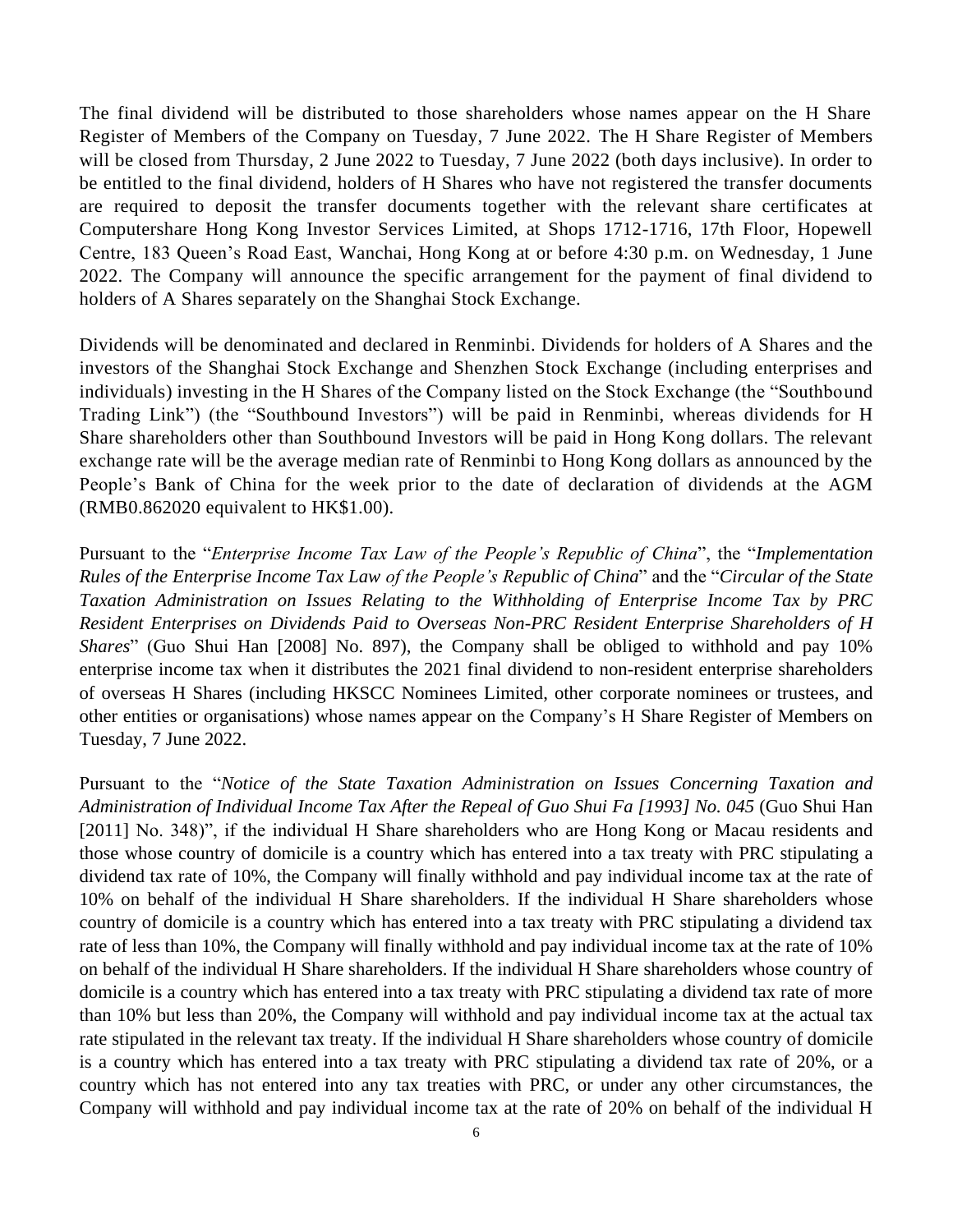Share shareholders. If those shareholders need to request a refund of tax overpaid from the PRC tax authorities on his own or through an agent or the Company in accordance with the relevant requirements of the "*Announcement of the State Taxation Administration on Promulgating the Administrative Measures for Non-resident Taxpayers for Treatments under Tax Treaties"* (Announcement [2019] No. 35 of the State Taxation Administration), they shall submit the "*Information Report on Non-resident Taxpayers for Treatments under Tax Treaties"* (Announcement [2019] No. 35 of the State Taxation Administration), and collect and file such information.

The Company will determine the country of domicile of the individual H Share shareholders based on the registered address as recorded in the H Share Register of Members of the Company on Tuesday, 7 June 2022 (the "Registered Address"). If the country of domicile of an individual H Share shareholder is not the same as the Registered Address or if the individual H Share shareholder would like to apply for a refund of the additional amount of tax finally withheld and paid, the individual H Share shareholder shall notify and provide relevant supporting documents to the Company on or before Wednesday, 1 June 2022. Upon examination of the supporting documents by the relevant tax authorities, the Company will follow the guidance given by the tax authorities to implement relevant tax withholding and payment provisions and arrangements. Individual H Share shareholders may either personally attend or appoint a representative to attend to the procedures in accordance with the requirements under the tax treaties notice if they do not provide the relevant supporting documents to the Company within the time period stated above.

For Southbound Investors (including enterprises and individuals), the Shanghai branch of China Securities Depository and Clearing Corporation Limited and the Shenzhen branch of China Securities Depository and Clearing Corporation Limited, as the nominees of the investors of the Southbound Trading Link, will receive all dividends distributed by the Company and will distribute the dividends to the relevant investors under the Southbound Trading Link through its depositary and clearing system. According to the relevant provisions under the "*Notice on Taxation Policies for Shanghai- Hong Kong Stock Connect Pilot Programme* (Cai Shui [2014] No. 81)" and "*Notice on Taxation Policies for Shenzhen-Hong Kong Stock Connect Pilot Programme* (Cai Shui [2016] No. 127)", the Company shall withhold and pay individual income tax at the rate of 20% with respect to dividends received by the Mainland individual investors for investing in the H Shares of the Company listed on the Stock Exchange through the Southbound Trading Link. In respect of the dividends received by Mainland securities investment funds investing in the H Shares of the Company listed on the Stock Exchange through the Southbound Trading Link, the tax levied shall be ascertained by reference to the rules applicable to individual investors. The Company is not required to withhold and pay income tax on dividends derived by the Mainland enterprise investors under the Southbound Trading Link, and such enterprises shall report the income and make tax payment by themselves. The record date for entitlement to the shareholders' rights and the relevant arrangements of dividend distribution for the Southbound Investors are the same as those for the Company's H Share shareholders.

The Company assumes no responsibility and disclaims all liabilities whatsoever in relation to the tax status or tax treatment of the individual H Share shareholders and for any claims arising from any delay in or inaccurate determination of the tax status or tax treatment of the individual H Share shareholders or any disputes relating to the tax withholding and payment mechanism or arrangements.